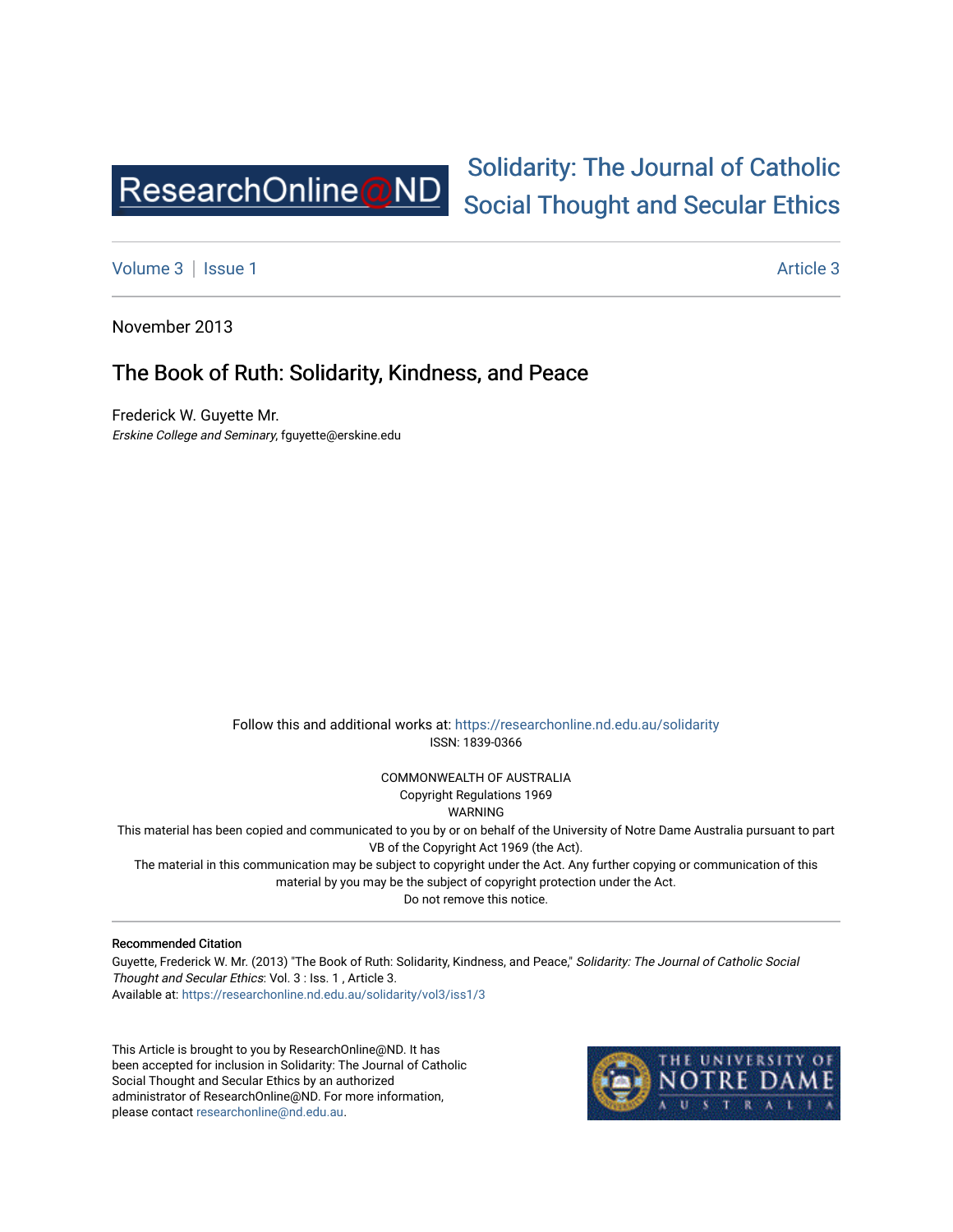## The Book of Ruth: Solidarity, Kindness, and Peace

#### Abstract

I propose a reading of The Book of Ruth that takes seriously the pastoral concern for refugees, migrants, and their families that was embodied in the life and teaching of Pope John Paul II.The Book of Ruth models virtues and practices that can help build up a society in solidarity, kindness, and peace. Ruth's decision to stand beside Naomi demonstrates the value of solidarity in creating a hopeful future for families and communities. Naomi's role in bringing Ruth and Boaz together shows prudence and a sense of responsibility for shaping the common good. As for Boaz, he is an exemplary model of generosity and kindness. With respect to peacemaking, The Book of Ruth shows how enmity and distrust between nations might be overcome, with God's help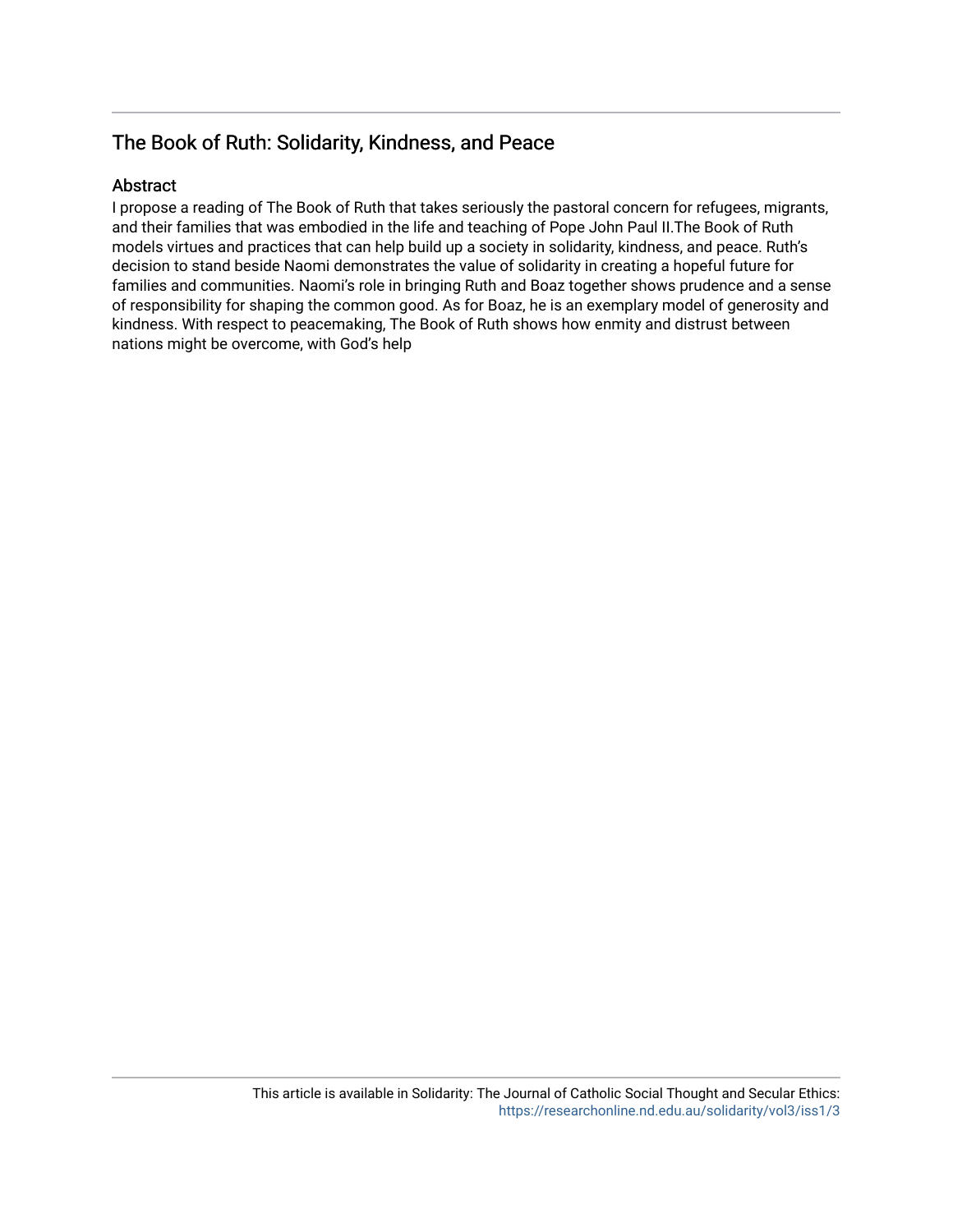#### **The Book of Ruth: Solidarity, Kindness, and Peace**

Frederick W. Guyette

#### *I. Solidarity: Ruth's Commitment to Naomi*

I propose a reading of The Book of Ruth that takes seriously the pastoral concern for refugees, migrants, and their families that was embodied in the life and teaching of Pope John Paul II. Not long ago, when I was reading the encyclicals of John Paul II and The Book of Ruth as separate projects, it began to dawn on me that it might be fruitful to let each of them shine their light on the other. That is how this study began to take shape. A good place to begin is with the following passage, part of John Paul II's Message for World Migration Day in 1998.

The Church looks with deep pastoral concern at the increased flow of migrants and refugees, and questions herself about the causes of this phenomenon and the particular conditions of those who are forced for various reasons to leave their homeland. In fact, the situation of the world's migrants and refugees seems ever more precarious. Violence sometimes obliges entire populations to leave their homeland to escape repeated atrocities; more frequently, it is poverty and the lack of prospects for development which spur individuals and families to go into exile, to seek ways to survive in distant lands, where it is not easy to find a suitable welcome.<sup>1</sup>

The story of Ruth is also about migrant workers and refugees, who are wondering whether it will be possible for them to "find a suitable welcome." It begins with a focus on Naomi and her family. Naomi is the wife of Elimelech, and the mother of their two sons – all four having been born in Israel. When famine threatens, they migrate from Bethlehem to Moab, searching for food and for work. In Moab, however, Naomi and her family find little relief. Elimelech passes away. Naomi's sons find two women of Moab to marry, Ruth and Orpah, but then her sons die, too. There is no conceivable hope, then, for Naomi to have grandchildren in the generation to come. Mindful of her losses, Naomi decides to quit Moab and return to the land of Israel. As she speaks to the people around her, it is easy to hear the deep disappointment in her voice:

1. Naomi moves from reasoned, caring persuasion in 1:8:

"Go, return each of you to her mother's house. May the LORD deal kindly with you, as you have dealt with the dead and with me."

2. To a complaint against God in verse 13:

[To Ruth and Orpah]: "It is exceedingly bitter to me for your sake that the hand of the LORD has gone forth against me."

<sup>&</sup>lt;sup>1</sup> Pope John Paul II, *Message for World Migration Day*, 1998, Accessed: http://www.vatican.va/holy\_father/john\_paul\_ii/messages/migration/documents/hf\_jp-ii\_mes\_09111997\_world-migration-day-1998\_en.html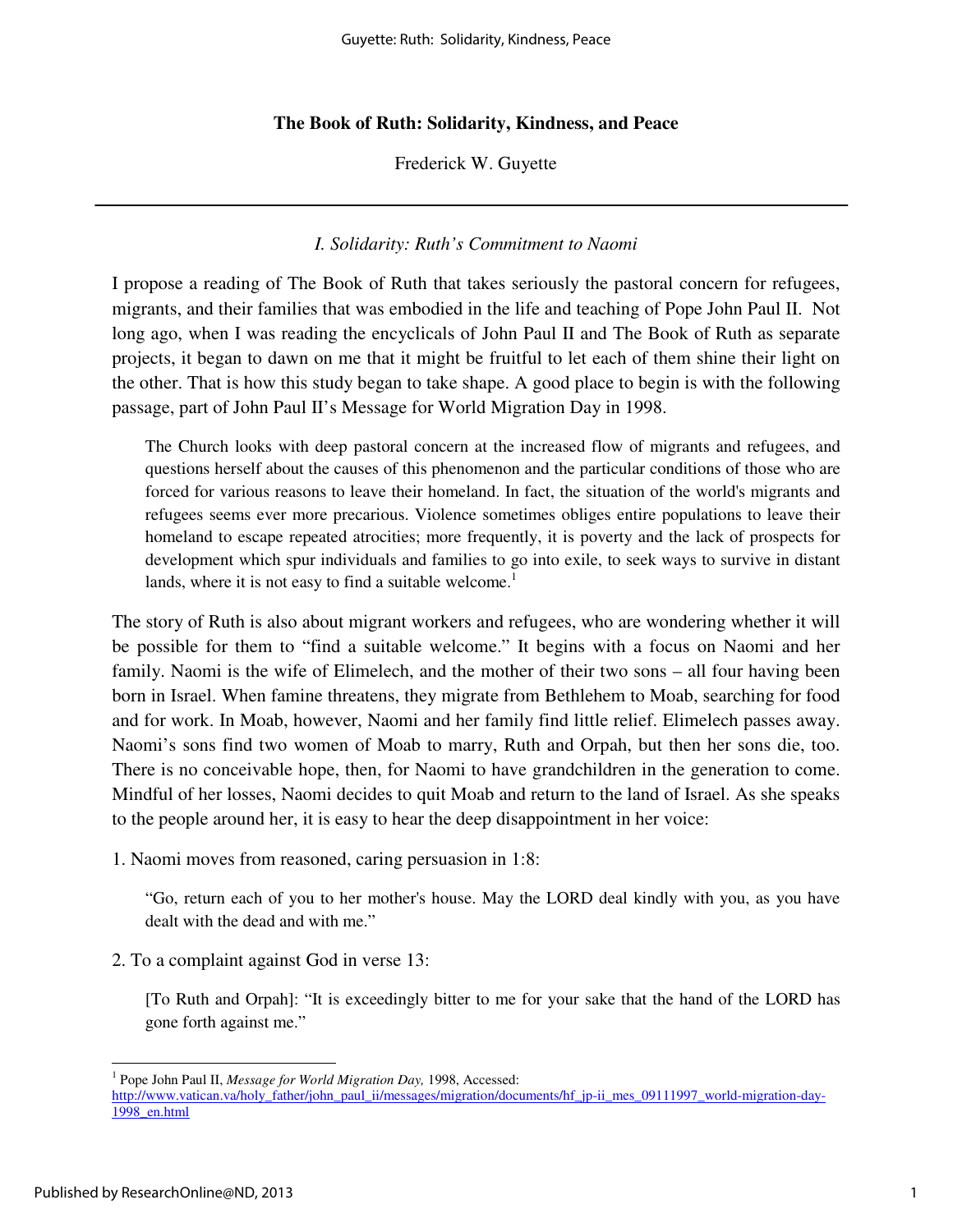3. This is followed by a sharp command in verse 15:

[To Ruth]: "See, your sister-in-law has gone back to her people and to her gods; return after your sister-in-law."

4. And then a very public lament in 1:20-21:

[To the people of Bethlehem]: "Do not call me Na'omi, call me Mara, for the Almighty has dealt very bitterly with me. I went away full, and the LORD has brought me back empty. Why call me Na'omi, when the LORD has afflicted me and the Almighty has brought calamity upon me?"

Though Ruth and Orpah have begun to follow Naomi on the road back to Bethlehem, she believes that their prospects for marriage and family are still better in Moab than in Bethlehem. Orpah reluctantly agrees with Naomi's assessment. She turns back and fades from view on the road back to Moab. Orpah bears no reproach, but we hear no more about her fate.

Naomi is no longer able to see a meaningful future for herself, and she is willing for her association with Ruth to come to an end. Ruth, however, is steadfast in her loyalty to her motherin-law, and she expresses this loyalty in a very poetic way (1:16-17):

But Ruth said, "Entreat me not to leave you or to return from following you; for where you go I will go, and where you lodge I will lodge; your people shall be my people, and your God my God; where you die I will die, and there will I be buried. May the LORD do so to me and more also if even death parts me from you.

Because Ruth has taken the initiative, expressing her desire for solidarity and friendship with Naomi, something new and unexpected comes into their story. Ruth's loyalty to Naomi shows how the practices of covenant (berit) and lovingkindness (hesed) are not just for diplomats at the royal court, not just for special times of worship in The Temple, but also for the day to day challenges faced by widows, migrant workers, and refugee families who have no settled home.<sup>2</sup> Hesed is a practice of generosity and good will that goes beyond what is expected or what is customary. Hesed is motivated by love of God and love of neighbor, and seeks the welfare of another person.

Hesed fits very well with John Paul II's definition of solidarity as "taking responsibility for those who are in trouble."<sup>3</sup> John Paul II describes the importance of making these commitments to others in Dives in Misercordia:

This authentically evangelical process is not just a spiritual transformation realized once and for all: it is a whole lifestyle, an essential and continuous characteristic of the Christian vocation. It consists in the constant discovery and persevering practice of love as a unifying and also elevating power

<sup>&</sup>lt;sup>2</sup> Mark Smith, 'Your People Shall Be My People: Family and Covenant in Ruth 1:16-17', *Catholic Biblical Quarterly* Vol. 69, No. 2, 2007, pp. 242-258.

<sup>3</sup> Pope John Paul II, *Message for World Migration Day, 1996*, §5. Accessed: http://www.vatican.va/holy\_father/john\_paul\_ii/messages/migration/documents/hf\_jpii mes 25071995 undocumented migrants en.html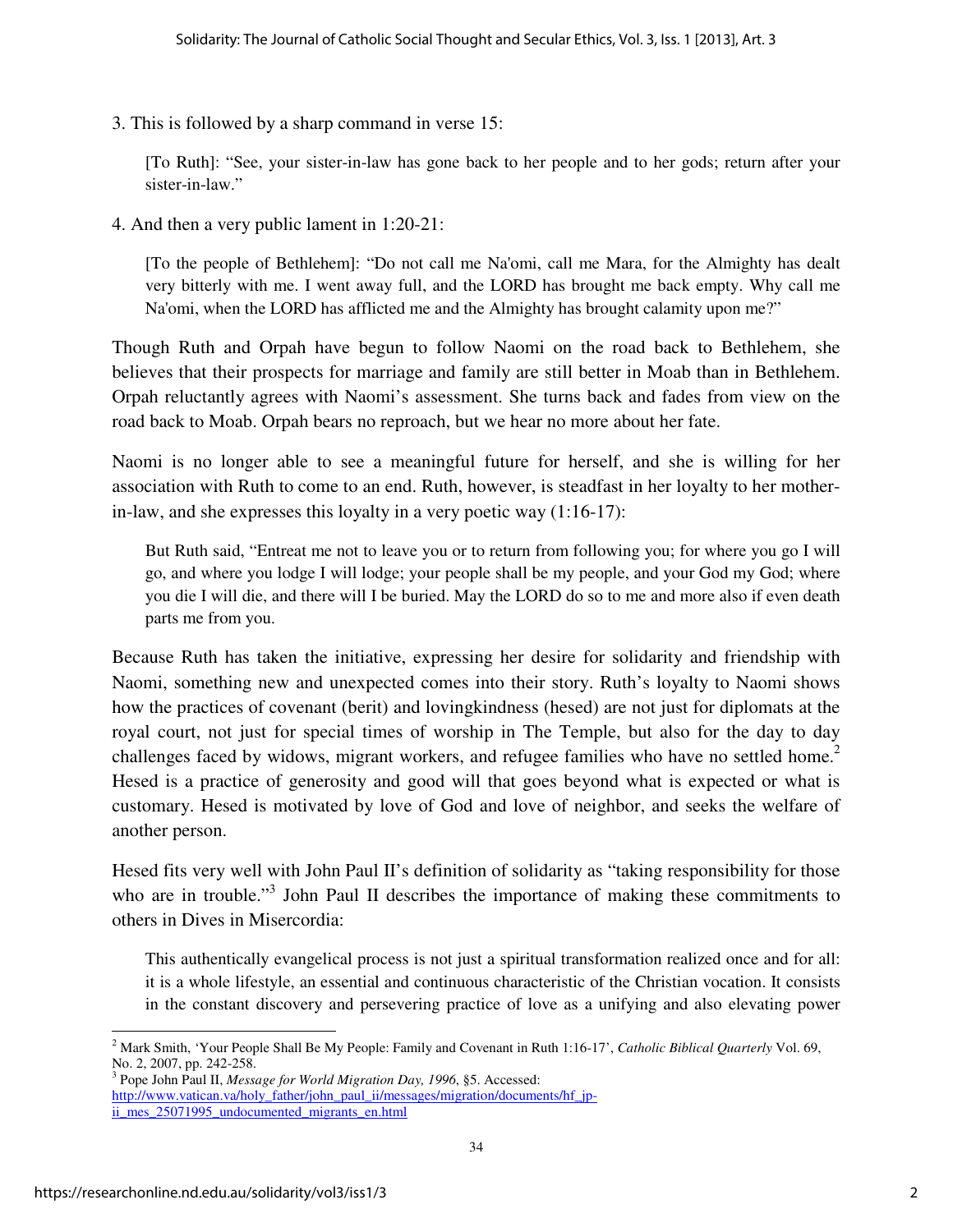despite all difficulties of a psychological or social nature: it is a question, in fact, of a merciful love which, by its essence, is a creative love. In reciprocal relationships between persons merciful love is never a unilateral act or process. Even in the cases in which everything would seem to indicate that only one party is giving and offering, and the other only receiving and taking (for example, in the case of a physician giving treatment, a teacher teaching, parents supporting and bringing up their children, a benefactor helping the needy), in reality the one who gives is always also a beneficiary.<sup>4</sup>

It is important to note the extent to which reciprocity and mutuality are part of John Paul II's description of solidarity. It is not a matter of one individual who provides help and another individual who receives it. Rather, each needs the other and each gives to the other.

### *II. Boaz: A Model of Kindness*

For Naomi, the journey to Bethlehem means returning "home." For Ruth, however, it is a journey into unknown territory. Ruth, a newcomer, goes quietly into the margins of the fields near Bethlehem, and respectfully asks for permission to gather whatever the harvesters might leave behind. Thanks to Ruth's initiative, she and Naomi will be able to survive in Bethlehem, though it is not yet clear whether they will be able to thrive.

Boaz comes out to check on the progress his workers are making, greets them in the name of The Lord, and immediately notices a young woman he does not recognize. So Boaz asks the foreman, "Whose girl is this?" Though that expression probably sounds very odd to our modern ears, it was a common assumption in that time and in that place: every young woman had to "belong" to a man – father, uncle, or husband.<sup>5</sup> For a young woman to be her own agent, to be able to decide for herself the direction her life might take, would never have occurred to Boaz, or to any man. Yet, Boaz does take the trouble to find out more about the stranger there in their midst.<sup>6</sup> That is how he learns that this is the young woman who joined Naomi on the road back to Bethlehem. Already he has heard of her loyalty and kindness to Naomi, and how she left behind the gods of Moab in order to "find refuge under the sheltering wings of The God of Israel." Boaz is very much aware that a young woman alone and in the open is vulnerable to sexually aggressive men.<sup>7</sup> Being an honorable and considerate man, Boaz gives special instructions to his laborers: Leave extra grain for Ruth to gather up, and do not let anyone harm her. $8$ 

<sup>4</sup> Pope John Paul II, *Dives in Misericordia*, 1980, §14. Accessed:

http://www.vatican.va/holy father/john paul ii/encyclicals/documents/hf jp-ii enc 30111980 dives-in-misericordia en.html<br><sup>5</sup> Even today, however, in many places throughout the world, "Whose girl is she?" is still a common Oduyoye, *Beads and Strands: Reflections of an African Woman on Christianity in Africa*, Orbis, Maryknoll, 2002, p. 69

<sup>6</sup> Kristin E. Heyer, 'Strangers in Our Midst: Day Laborers and Just Immigration Reform', *Political Theology*, Vol. 9, No. 4, 2008, pp. 425- 453.<br><sup>7</sup> In Judges 10

In Judges 19, an unnamed concubine is brutally raped by a mob and left for dead. According to Israel's law, she should have been protected by those who did know her name: the men of her own household. However, they failed to meet their covenantal obligations toward her.

<sup>8</sup> Juliana Claassens, 'Resisting Dehumanization: Ruth, Tamar, and the Quest for Human Dignity', *Catholic Biblical Quarterly* Vol. 74, No. 4, 2012, pp. 659-674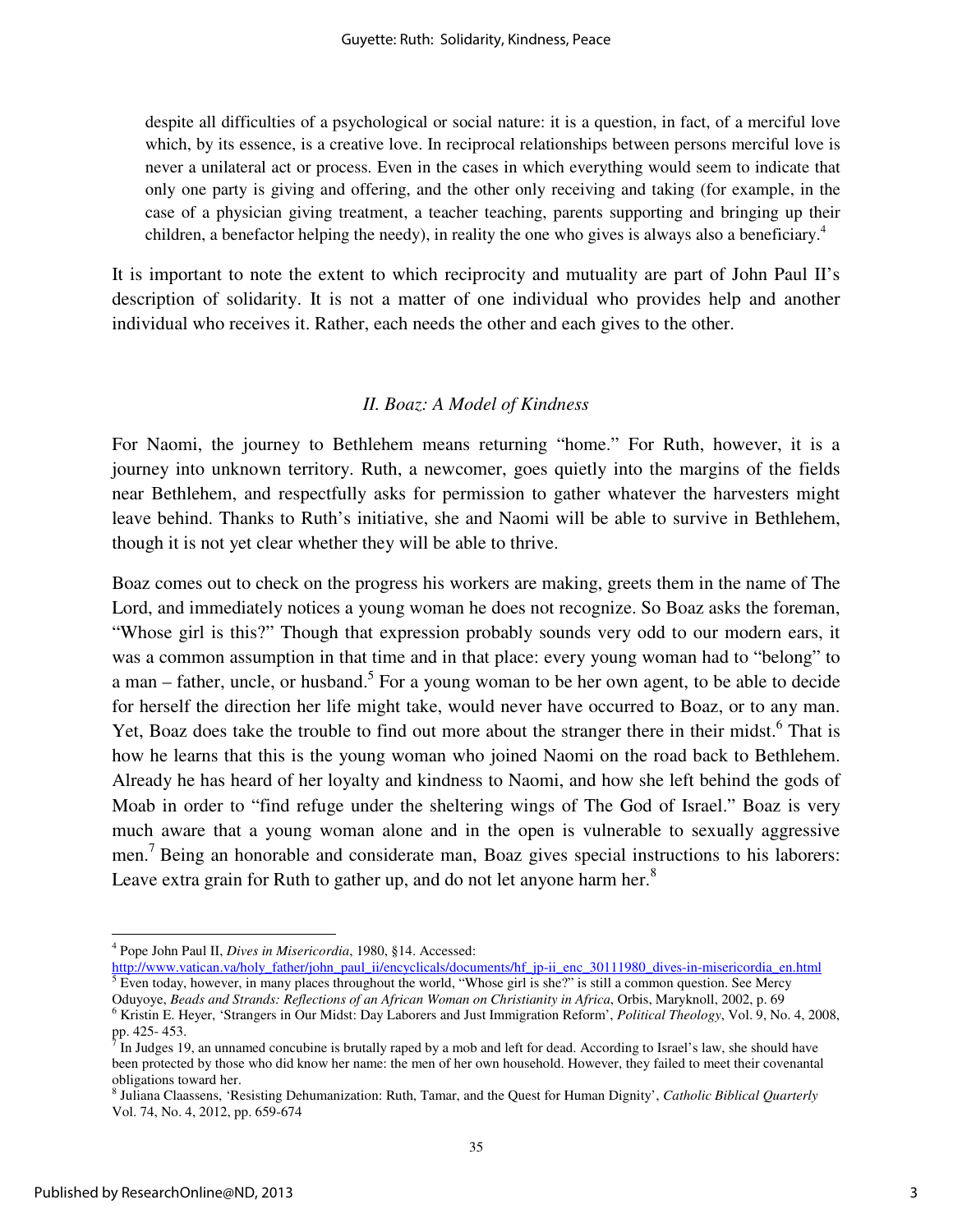Boaz addresses Ruth directly, calling her "my daughter." In just two verses (2:8-9), Boaz gives her no less than seven commands. These imperatives, however, are not the harsh words of an overseer or a taskmaster. Rather, they are the gentle words of a protector and an advocate who cares about Ruth's dignity. "Now listen, my daughter. Do not go into another field to glean. Stay close to my young women. Keep your eyes on what they do and follow behind them. If you get thirsty, go to our vessels and drink from our water."

Ruth does not take his kindness for granted. Bowing low to the ground before him, she makes it plain that she hopes to keep on finding favor in his sight. "You have given me comfort and encouragement," she says, "even though I am not one of your servants." Toward the end of the day, Boaz invites her to eat with them. Though Ruth has experienced famine and the loss of loved ones in the recent past, now there is gracious plenty for all to share, and she enjoys a newfound sense of belonging, thanks to the generosity of Boaz.

John Paul II's encyclical, Sollicitudo Rei Socialis, echoes many of the themes found in the second chapter of Ruth:

The exercise of solidarity within each society is valid when its members recognize one another as persons. Those who are more influential, because they have a greater share of goods and common services, should feel responsible for the weaker and be ready to share with them all they possess. Those who are weaker, for their part, in the same spirit of solidarity, should not adopt a purely passive attitude or one that is destructive of the social fabric, but, while claiming their legitimate rights, should do what they can for the good of all. $9$ 

Indeed Boaz does have a "greater share of goods" than Ruth, and he is more than willing to be generous. He does not forget that Ruth and Naomi have suffered much, and that God is calling him to help them. Ruth is far from being passive in receiving help from Boaz. She does her part in the fields of Bethlehem, and she expresses gratitude for the kindness Boaz has shown to her, a stranger from another country.

### *III. Naomi: Prudence and Hope for the Future*

The family is a kind of school of deeper humanity. But if it is to achieve the full flowering of its life and mission, it needs the kindly communion of minds and the joint deliberation of spouses, as well as the painstaking cooperation of parents in the education of their children. The active presence of the father is highly beneficial to their formation. The children, especially the younger among them, need the care of their mother at home. This domestic role of hers must be safely preserved, though the legitimate social progress of women should not be underrated on that account. Children should be so educated that as adults they can follow their vocation, including a religious one, with a mature sense

<sup>9</sup> Pope John Paul II, *Sollicitudo Rei Socialis*, 1987, §39. Accessed:

http://www.vatican.va/holy\_father/john\_paul\_ii/encyclicals/documents/hf\_jp-ii\_enc\_30121987\_sollicitudo-rei-socialis\_en.html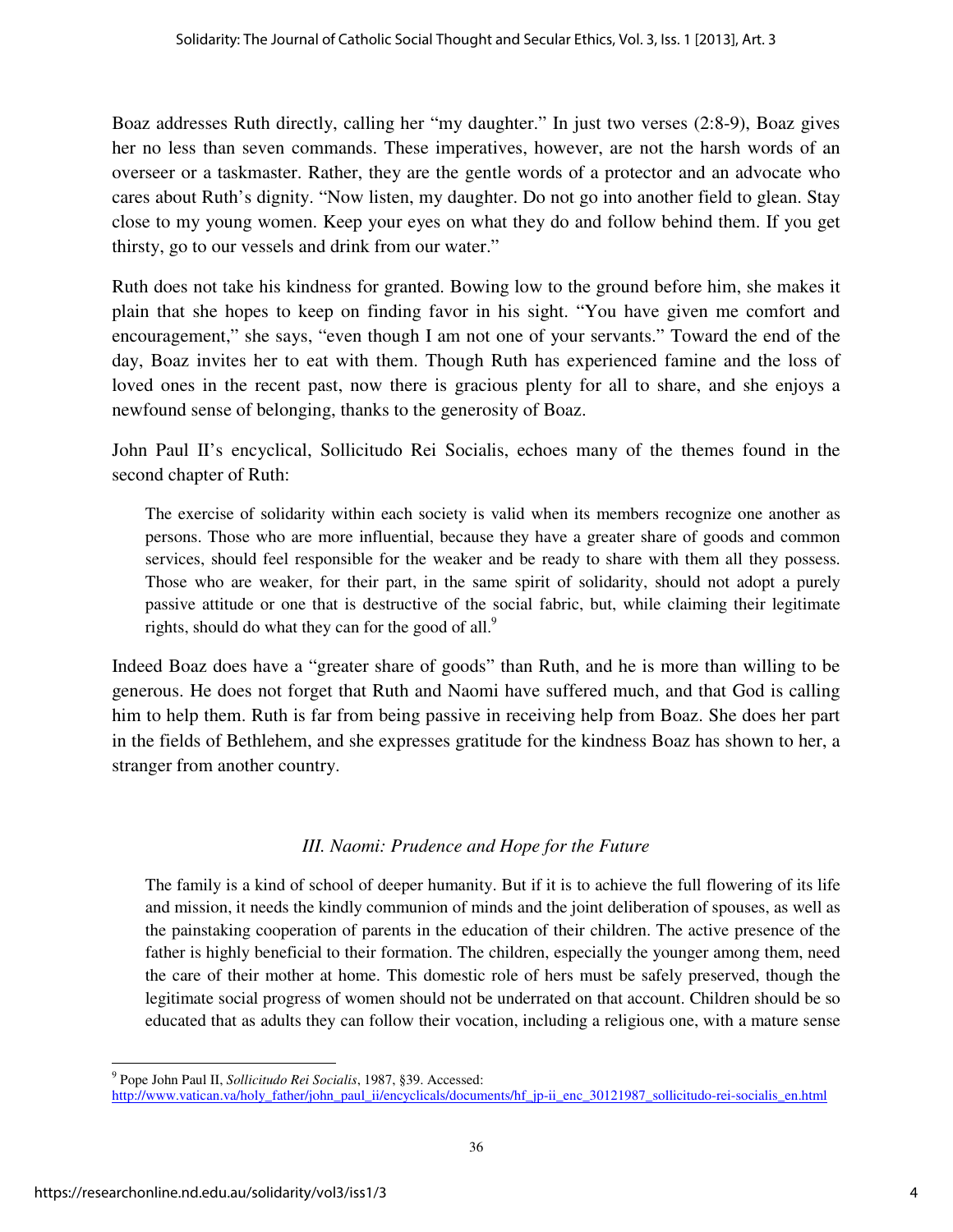of responsibility and can choose their state of life; if they marry, they can thereby establish their family in favorable moral, social and economic conditions. Parents or guardians should by prudent advice provide guidance to their young with respect to founding a family, and the young ought to listen gladly. At the same time no pressure, direct or indirect, should be put on the young to make them enter marriage or choose a specific partner.<sup>10</sup>

Certainly, many years and many cultural differences separate Gaudium et Spes from The Book of Ruth. Yet so many of their concerns coincide with each other: the importance of religious education in the family, the young receiving trusted counsel from their elders, care and respect for the other in courtship and preparation for marriage…

Naomi learns that Boaz, her kinsman, has taken a kindly interest in Ruth, and immediately her heart leaps up. She even dares to imagine a wedding between these two. Now it is Naomi who takes the initiative.<sup>11</sup> The harvest season is almost over, and Naomi has reason to believe that Boaz will be staying all night at the threshing floor. She advises Ruth to bathe and anoint herself, and to put on her best clothes (3:3). Ruth will be in an unusual situation, one in which she will be proposing marriage to Boaz. Naomi is counting on the noble character and discretion of Boaz. She cannot be certain of the outcome, but she has confidence that Boaz will not merely "use" Ruth sexually, nor is he likely to ruin her good standing in the village. Ruth's task is to let Boaz know that she would very much like to be his wife, and then it will be up to him to act as he sees fit – to follow through or drop the matter. Ruth does not know quite what to expect, but she is willing to trust Naomi's judgment.<sup>12</sup>

Ruth adheres to Naomi's script as closely as she can, but before she can speak to Boaz, he falls asleep on the threshing floor. Now Ruth must improvise. She decides to lie down next to Boaz, and there she will wait to see what happens next. In the darkness, Boaz wakes up, startled to find a woman so close to him. "Who are you?" asks Boaz. Yes, we would like to know: who is Ruth going to be? Her status has changed several times already as this drama has unfolded. She has been a wife, a widow, a loyal friend, a foreigner, a "daughter of Israel"... Will she soon be taking on another new identity as the wife of Boaz? "Your handmaid..." says Ruth. Her answer has two clear implications: (1) I am hoping that you will be pleased to take me as your wife, but also (2) Naomi needs a secure future, too. Boaz is dumbfounded, hardly believing that he could be so fortunate. Boaz has "admired" Ruth from their first meeting, but he believed he was too old to be of interest to her as a husband. "May you be blessed by the LORD, my daughter; you have made this last kindness greater than the first, in that you have not gone after young men, whether poor or rich" (3:10).

<sup>10</sup> Second Vatican Council, *Gaudium et Spes*, 1965, §52. Accessed:

http://www.vatican.va/archive/hist\_councils/ii\_vatican\_council/documents/vat-ii\_cons\_19651207\_gaudium-et-spes\_en.html

<sup>11</sup> Robert L. Hubbard, Jr., 'Theological Reflections on Naomi's Shrewdness', *Tyndale Bulletin*, Vol. 40, No. 2, 1989, pp. 283-292.

<sup>&</sup>lt;sup>12</sup> Irene Nowell, 'Naomi: Holy Mother-in-Law', *Bible Today*, Vol. 50, No. 3, 2012, pp. 158-163.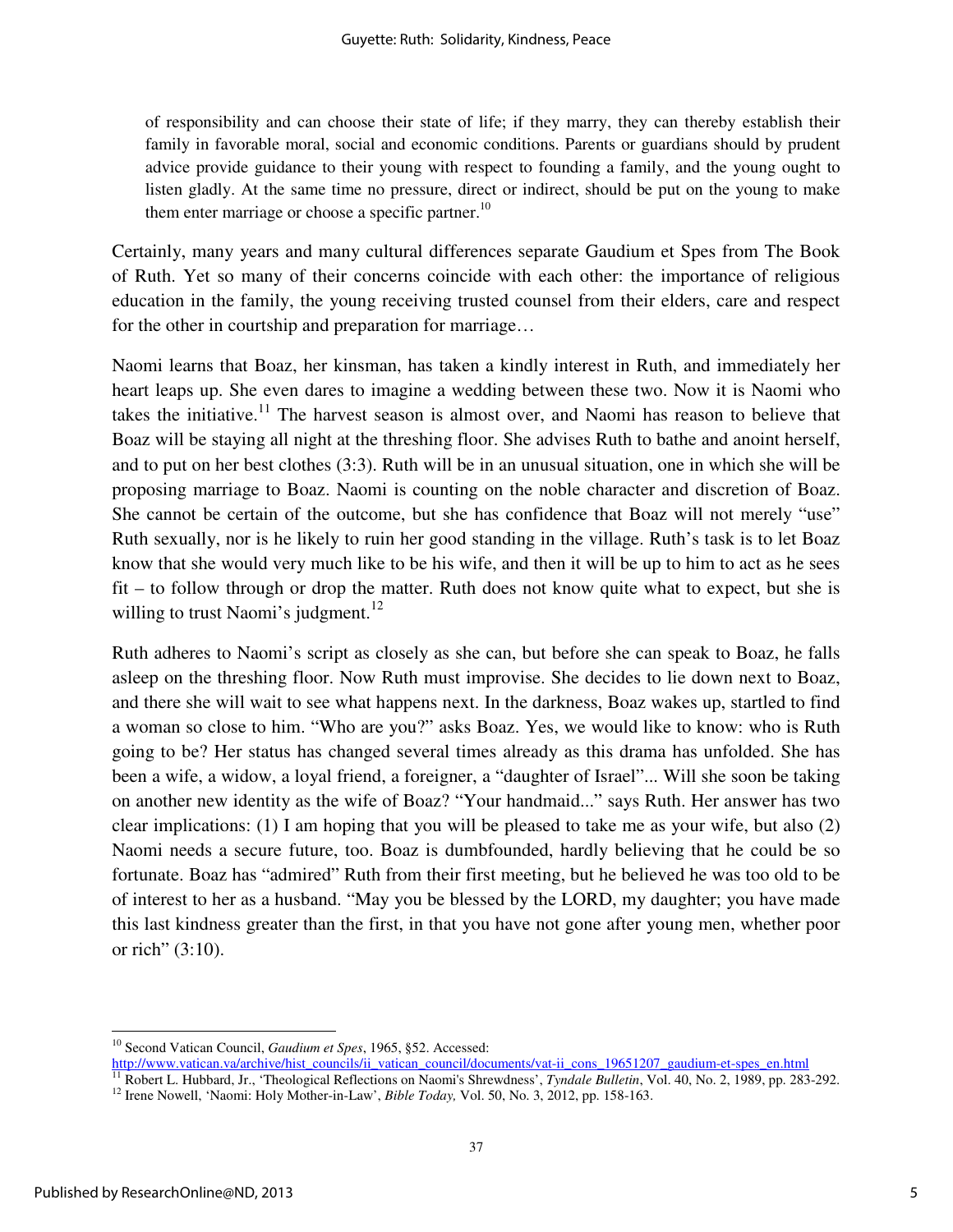Boaz remembers, though, that one significant obstacle remains. There is a kinsman closer than he is to Naomi and Ruth. This kinsman's name is not important, we can think of him as "Old So and So."<sup>13</sup> Boaz must make sure that "Old So and So" does not desire to press his prior claim as redeemer. In the meantime, Boaz sends Ruth home with all the grain she can carry. Then he makes a hasty exit from the shadows of the threshing floor, determined to find this nearer kinsman so they can negotiate the matter in the clear light of day.

Boaz meets with "Old So and So" in the city gate and calls ten men to sit in witness to their discussion (4:2). Boaz first raises the matter of Naomi's land, and this kinsman expresses interest in buying it. Boaz reminds him, though, of the obligations he would also be assuming where Naomi and Ruth are concerned, and suddenly the purchase does not seem so attractive to him. "Old So and So" fades into the background, then, much as Orpah did in the first chapter of Ruth. Boaz quickly brings the transaction to a conclusion, before the other kinsman has a chance to change his mind.

This is indeed the outcome all three have been hoping for  $-$  Naomi, Ruth, and Boaz.<sup>14</sup> Soon Ruth and Boaz will have a son, and Naomi will have a grandchild to care for. That child's name will be Obed, and Obed will be remembered as one the ancestors of Israel's most celebrated king, King David.

## *IV. Ruth's Story and the Tasks to Which God is Calling Us*

According to many recitals of Israel's history, Yhwh performed "mighty acts" and "signs and wonders." In Exodus, The Ten Plagues are followed by God's parting of The Red Sea and Israel's miraculous liberation from bondage. God did these things "with a mighty arm and an outstretched hand."

In Ruth, however, there are no big events, at least, not on the scale that we read about in Exodus. Naomi has suffered many losses in her personal life, and she expresses serious doubt about whether God cares for her at all. Boaz is a source of generosity and goodwill to many people in the community, but over the years he has experienced deep loneliness in his personal life. God works quietly through Ruth, a foreigner, to build a family in which their hearts are knit together in faith, hope and love.

All members of the family, each according to his or her own gift, have the grace and responsibility of building, day by day, the communion of persons, making the family "a school of deeper humanity":

<sup>13</sup> Robert D. Holmstedt, *Ruth: A Handbook on the Hebrew Text*, Baylor University Press, Waco, 2010, p. 183.

<sup>&</sup>lt;sup>14</sup> See the commentary on Ruth by E. John Hamlin, *Surely There Is a Future*, Eerdmans, Grand Rapids, 1996, especially the section on "Four Views of the Marriage" found on pp. 59-74.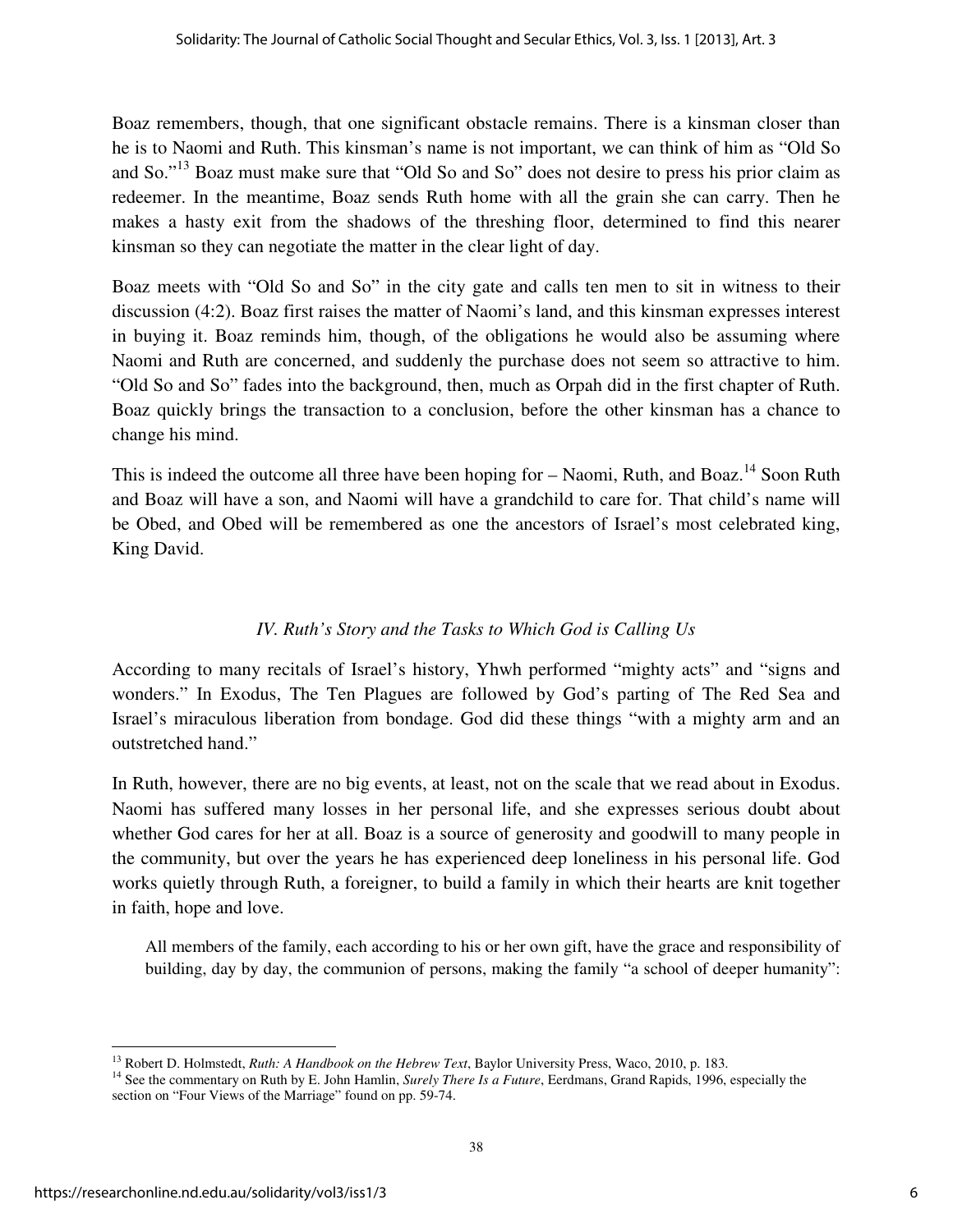this happens where there is care and love for the little ones, the sick, the aged; where there is mutual service every day; when there is a sharing of goods, of joys and of sorrows.<sup>15</sup>

The women of Bethlehem declare that Ruth's love for Naomi has done her more good than seven sons (4:15)! Moreover, through Ruth's newborn son, Obed, future generations will also be blessed on account of his descendant, King David.

We can appreciate the irony, then, when the narrator says that Ruth "happened to come to the field of Boaz," as if it were by chance (2:3). It sounds like chance is being invoked again when Naomi advises Ruth to wait and see how the matter turns out (3:18). For people of faith, however, it is not by chance that things come about in this way. God is directing the outcome, though the subtlety of God's providence is often hidden from our eyes.<sup>16</sup>

Nevertheless, human beings have their role to play in God's Kingdom, too. God works quietly, perhaps in something as mundane as a family discussion. God is present in a fruitful harvest and in the fields where routine work is being done. We do well always to remember God's care for us, and to acknowledge it with words of blessing and deeds of kindness to others.<sup>17</sup> God is pleased when we welcome a stranger, and when we help a person who is hungry. The words of The Second Vatican Council are especially helpful in forming our consciences:

In our times a special obligation binds us to make ourselves the neighbor of every person without exception, and of actively helping him when he comes across our path, whether he be an old person abandoned by all, a foreign laborer unjustly looked down upon, a refugee, a child born of an unlawful union and wrongly suffering for a sin he did not commit, or a hungry person who disturbs our conscience by recalling the voice of the Lord, "As long as you did it for one of these the least of my brethren, you did it for me."<sup>18</sup>

Several comparisons between Ruth, Judges and Ezra can help us draw out some further implications for the tasks of building solidarity and being peacemakers. The story of Ruth is set in the same period as The Book of Judges.<sup>19</sup> The Book of Judges is a frank portrayal of a society that is crumbling into anarchy because of selfish disobedience, violence, and war. Two figures from Judges – Samson and Gideon – can help us focus our attention on the very different ethos that emerges in The Book of Ruth.

<sup>15</sup> Pope John Paul II, *Familiaris Consortio*, §21. http://www.vatican.va/holy\_father/john\_paul\_ii/apost\_exhortations/documents/hf\_jp-ii\_exh\_19811122\_familiarisconsortio\_en.html

<sup>16</sup> J. P. Sonnet and Guiu Majà, 'Le Dieu caché du livre de Ruth. Un chemin de lecture, un chemin pour la foi.' *Nouvelle Revue Theologique*, Vol. 133, No. 2, 2011, pp. 177-190. Dave Bland, 'God's Activity as Reflected in the Books of Ruth and Esther', *Restoration Quarterly*, Vol. 24, No. 3, 1981, pp. 129-147.

<sup>&</sup>lt;sup>17</sup> Russell Jay Hendel, 'Ruth: The Legal Code for the Laws of Kindness', *Jewish Bible Quarterly*, Vol. 36, No. 4, 2008, pp. 254-260.

<sup>18</sup> Second Vatican Council, *Gaudium et Spes*, 1965, §27.

<sup>19</sup> Abraham Malamat, 'Charismatic Leadership in the Book of Judges' In *Magnolia Dei: The Mighty Acts of God Essays on the Bible and Archaeology in Memory of G. Ernest Wright*, Frank Moore Cross et al. (eds.), Doubleday, New York, 1976, pp. 153- 168. See also Tamas Czovek, *Three Seasons of Charismatic Leadership: A Literary-Critical and Theological Interpretation of the Narrative of Saul, David and Solomon*, Paternoster, Bletchley, 2006, pp. 20-30.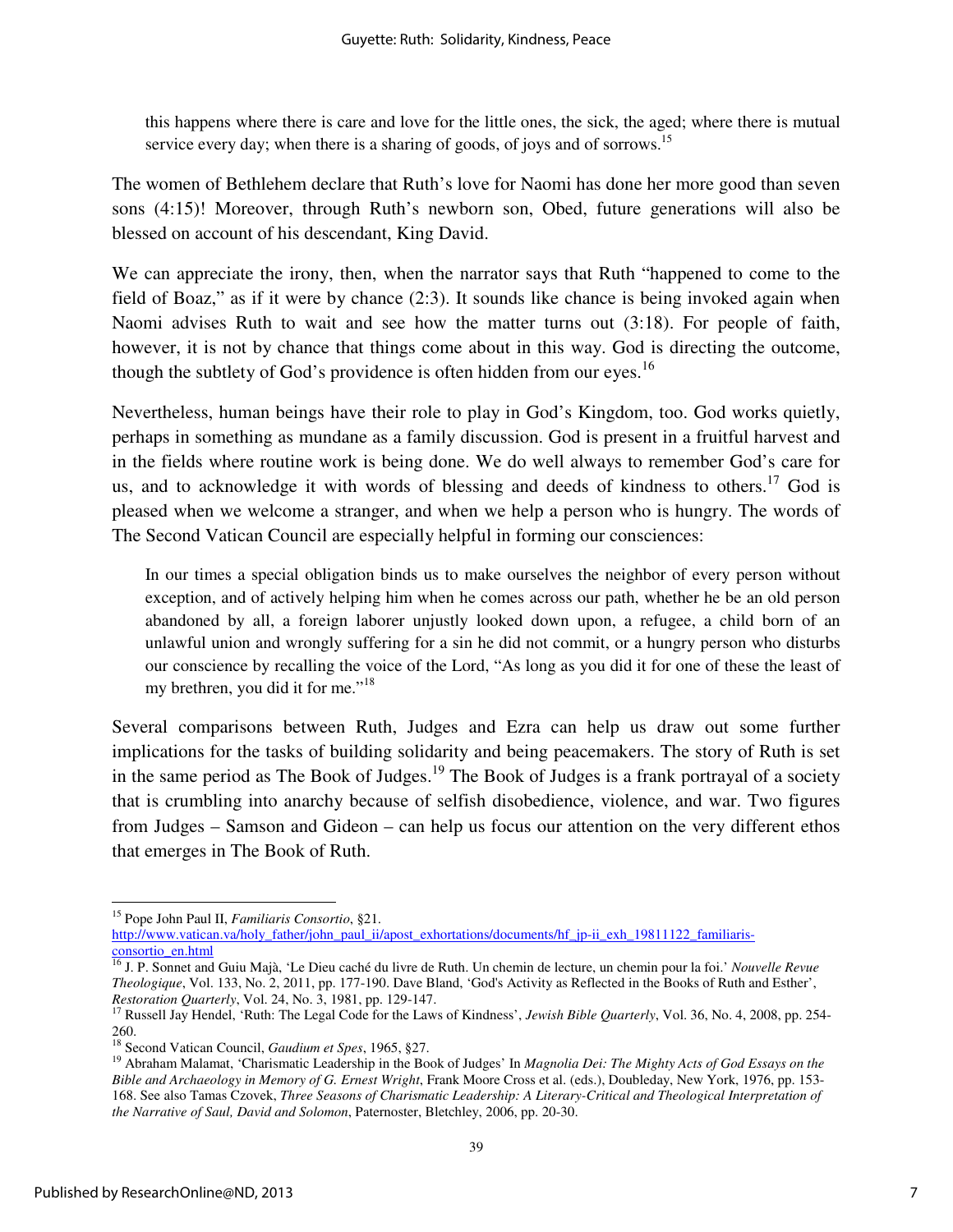Samson possesses astonishing physical strength, a gift from God to help protect Israel from the Philistines. However, Samson consistently squanders that gift in displays that are intensely narcissistic. In one of these episodes, he ties together the tails of three hundred foxes and sets them on fire. Then Samson releases the foxes where he knows they will burn down the crops of the Philistines. What kind of mind deliberately wreaks such havoc on the people who live near him? One with an abundance of kinetic energy, but very little wisdom! That kind of foolishness is easily exploited by Delilah. An attractive and clever woman, she seduces Samson and coaxes him into revealing the secret connection between his strength and the Nazirite vow he has taken. Then Delilah promptly hands him over to his enemies to be humiliated and put to death.<sup>20</sup>

When Ruth approaches Boaz, however, she has a very different set of motives. Ruth has no hidden agenda, no intention to harm Boaz, nor to deceive him. She shows genuine affection for Boaz and she dares to hope in a future they might build together. She is willing to give her heart to Boaz, and she hopes that Boaz will give his heart to her. In John Paul II's weekly talks about the "theology of the body," he spoke about the integration of eros and ethos in marriage and the significance of having "respect for the work of God." <sup>21</sup>

The attitude of respect for the work of God, which the Spirit stirs up in the couple, has an enormous significance for those affectionate manifestations. This is because side by side with it there is the capacity for deep satisfaction, admiration, disinterested attention to the visible and at the same time the invisible beauty of femininity and masculinity, and finally a deep appreciation of the disinterested gift of the other. $^{22}$ 

This dimension of the moral life is altogether missing from the relationship between Samson and Delilah. In Ruth and Boaz, however, we have a model that anticipates the kind of sacramental love between a husband and wife described by John Paul II.

Gideon, another memorable warrior in The Book of Judges, is a gifted strategist. Gideon is able to rally Israel's small band of soldiers and lead them to victory, even when they are greatly outnumbered by their enemies. Moreover, Gideon receives another wonderful blessing from God: seventy sons. However, he neglects to educate them in the ways of peace. They turn against each other in a bloody civil war, and Gideon's family is swept away in a rising tide of violence.

But let us imagine for a moment how different the outcome might have been if Gideon had been able to teach The Book of Ruth to his seventy sons. John Paul II underscores the moral significance of educating young people in the ways of peace:

<sup>20</sup> Bernhard Lang, 'The Three Sins of Samson the Warrior', In *Hebrew Life and Literature: Selected Essays of Bernhard Lang*, Ashgate, Burlington, 2008, pp. 129-141. Fred Blumenthal, 'Samson and Samuel: Two Styles of Leadership', *Jewish Bible Quarterly*, Vol. 33, No. 2, 2005, pp. 108-112.<br><sup>21</sup> Pops J-1. P. 17 –

<sup>21</sup> Pope John Paul II, *Eros and Ethos Meet and Bear Fruit in the Human Heart*, November 5, 2004. Accessed: https://www.ewtn.com/library/PAPALDOC/jp2tb46.htm

 $\overline{^{22}}$  Pope John Paul II, *Respect for the Work of God*, November 21,1984. Accessed: http://www.ewtn.com/library/papaldoc/jp2tb127.htm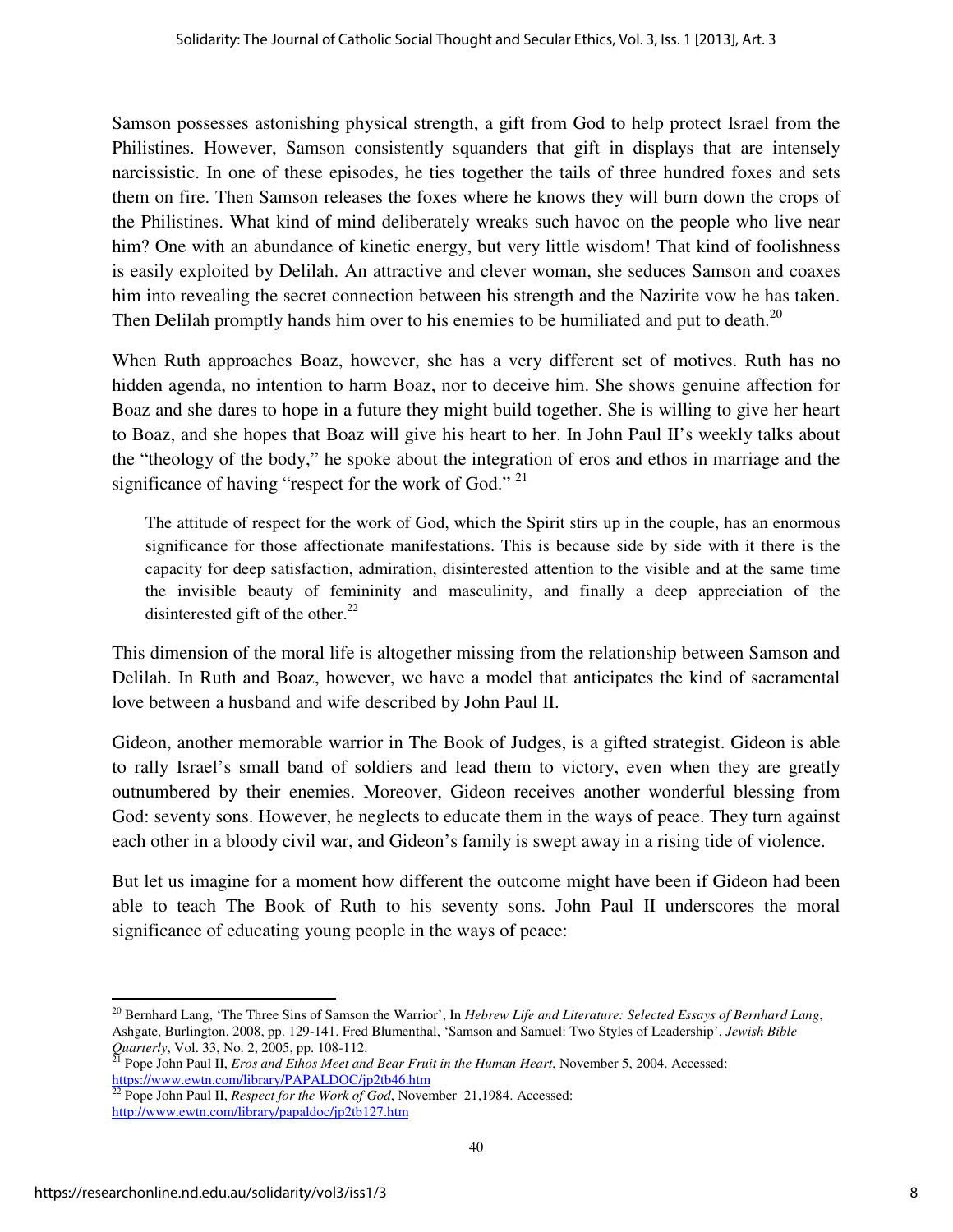I wish to direct my Message for this year's World Day of Peace especially to women, and to invite them to become teachers of peace with their whole being and in all their actions. May they be witnesses, messengers and teachers of peace in relations between individuals and between generations, in the family, in the cultural, social and political life of nations, and particularly in situations of conflict and war. May they continue to follow the path which leads to peace, a path which many courageous and far-sighted women have walked before them! This invitation to become teachers of peace, directed particularly to women, is based on a realization that to them God "entrusts the human being in a special way." This is not however to be understood in an exclusive sense, but rather according to the logic of the complementary roles present in the common vocation to love, which calls men and women to seek peace with one accord and to work together in building it.<sup>23</sup>

Those who read The Book of Ruth are allowed to gaze on a peaceful village, one in which solidarity between neighbors and kin is the norm. Covenant obligations are regarded as important. Boaz goes out of his way to be kind to an immigrant, to protect a stranger he has never met before. There is generosity in Bethlehem: those who have enough food to eat do not forget to share with families who are hungry. There is justice: parties with differing interests can be seen negotiating with each other in an orderly way. There is a sense, too, that what we do today can have a positive impact on future generations. Without the commitment Ruth and Boaz make to each other, no one in Israel would ever have heard of a king named David.

It may be that our political leaders today, informed by the realism of Thomas Hobbes or influenced by Otto von Bismarck's reliance on "blood and iron," will lose touch with the vision of well-tended fields, strong neighborhoods, and the joy that children bring to families in The Book of Ruth.

In the century we are leaving behind, humanity has been sorely tried by an endless and horrifying sequence of wars, conflicts, genocides, and "ethnic cleansings" which have caused unspeakable suffering: millions and millions of victims, families, and countries destroyed, an ocean of refugees, misery, hunger, disease, underdevelopment, and the loss of immense resources. At the root of so much suffering there lies a logic of supremacy fueled by the desire to dominate and exploit others, by ideologies of power or totalitarian utopias, by crazed nationalisms or ancient tribal hatreds. $^{24}$ 

John Paul II lived through such upheavals himself, and for that reason he was all the more committed to the cause of peace. He impressed this message upon world leaders and all who would listen: the values that guide Ruth, Naomi, and Boaz are much, much closer to God's intention for human beings than the violence we read about in the world of Judges.

<sup>23</sup> Pope John Paul II, *Message for the XXVIII World Day of Peace, 1 January 1995: Women: Teachers of Peace*, §2. Accessed: http://www.vatican.va/holy\_father/john\_paul\_ii/messages/peace/documents/hf\_jp-ii\_mes\_08121994\_xxviii-world-day-forpeace\_en.html

<sup>24</sup> Pope John Paul II, *Message of His Holiness Pope John Paul II for the Celebration of The World Day of Peace, 1 January 2000: Peace on Earth to Those Whom God Loves*! §3. Accessed:

http://www.vatican.va/holy\_father/john\_paul\_ii/messages/peace/documents/hf\_jp-ii\_mes\_08121999\_xxxiii-world-day-forpeace\_en.html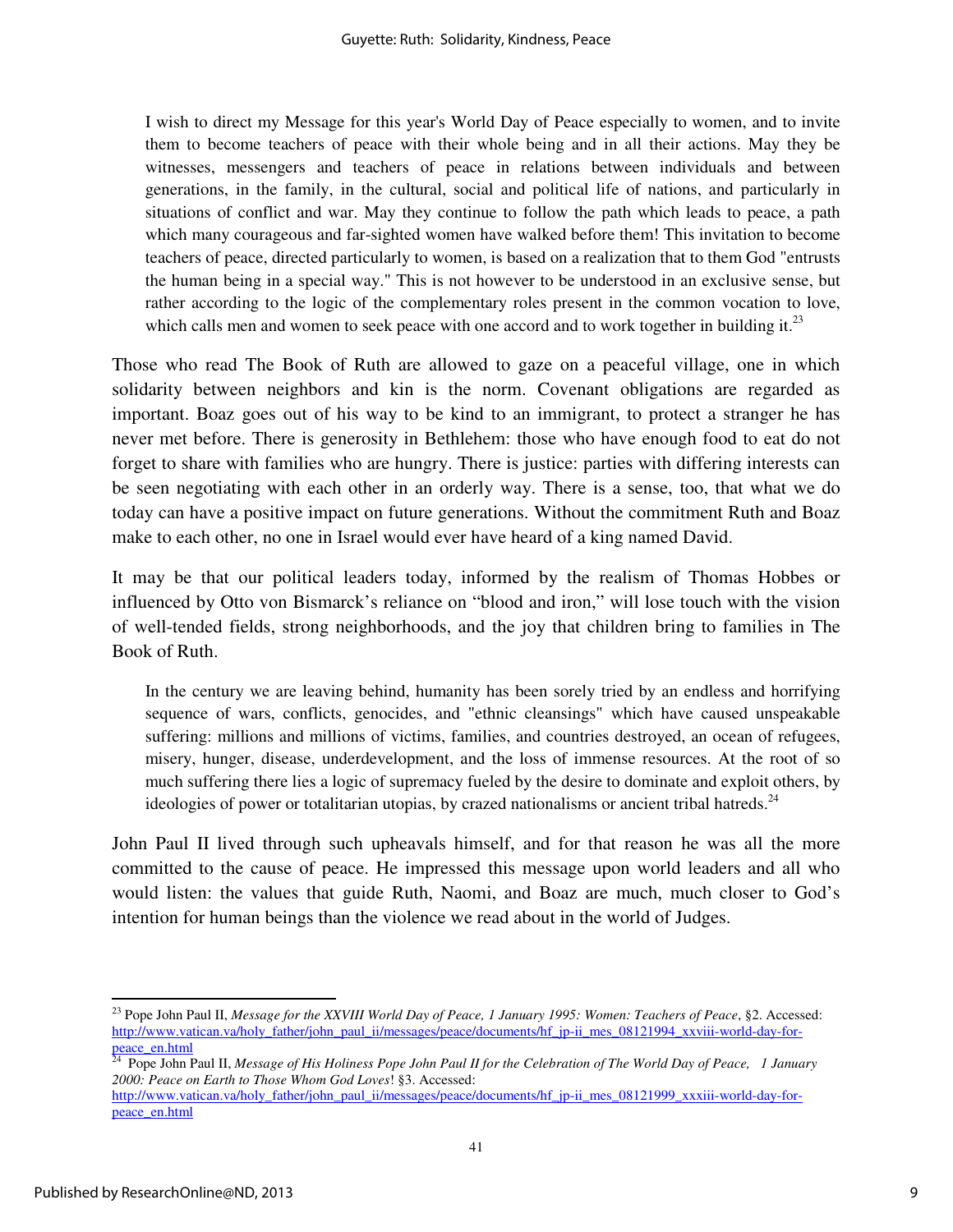The Book of Ezra is set in a very different time – hundreds of years after the stories in Judges – and Ezra faces a very different situation. He returns to the land of his fathers after the long years of The Babylonian Exile. Ezra carries with him an official letter declaring that his authority to interpret the law of heaven is doubly sanctioned, by God and by Artaxerxes, King of Persia. Ezra's mission is to rebuild Israel's society, beginning with The Temple in Jerusalem.

However, a serious problem stands in the way of Israel's renewal: the worship of idols. Ezra believes that idol worship has come into Israel via intermarriage with foreign wives. So Ezra and the people "agree" (Ezra 10:12) that all the men of Israel who have married wives from other countries and other ethnic groups must now send their wives and their children away. The text of Ezra is remarkably silent about the abject sorrow experienced by these broken families.<sup>25</sup> It simply accepts that these things must be done so that the land may be purged of idolatry and true worship may be re-established.

Suspicion of foreigners dominates The Book of Ezra, but Ruth challenges that view. To be sure, The Book of Ruth assumes that enmity and mutual distrust between Judah and Moab have been growing over the course of many years. After the Exodus from Egypt, before Israel was settled in The Promised Land, the people of Moab refused to help the Israelites when they needed food and water. The Moabites also paid the prophet Balaam to curse Israel. Subsequent generations in Israel were taught that no good thing could come out of Moab: "No Ammonite or Moabite shall enter the assembly of the LORD; even to the tenth generation none belonging to them shall enter the assembly of the LORD forever" (Deuteronomy 23:3). It is easy to imagine that every young person in Moab heard similar warnings about the people of Israel.

But what if someone were able to cross that boundary?<sup>26</sup> What if someone dared to form friendships on both sides of a border? Wouldn't that make our decisions about whether we will exclude others considerably more complicated? That is what Ruth does in Bethlehem. Because of Ruth's willingness to stand by Naomi, and because she embraces Israel's God, the people of Bethlehem are obliged to re-think what they have always heard about the people of Moab.<sup>27</sup> "Contrary to received wisdom, someone from Moab can be good. Take Ruth, for example..."

In political discourse today, many people try to stir up animosity against immigrants who are "taking away jobs from real citizens."<sup>28</sup> When we do not actually know anyone from another ethnic group, it is much easier for us to imagine that they mean to harm us and that it is acceptable for us to harm them. As long as the "enemy" remains faceless and anonymous, we do

<sup>25</sup> Christopher B. Hays, 'The Silence of the Wives: Bakhtin's Monologism and Ezra 7-10', *Journal for the Study of the Old Testament*, Vol. 33, 2008, pp. 59-80. Daniel Smith-Christopher, 'Between Ezra and Isaiah: Exclusion, Transformation, and Inclusion of the Foreigner in Post-Exilic Biblical Theology', In *Ethnicity and the Bible*, edited by Mark G. Brett, Brill, Leiden, 1996, pp. 117-142

<sup>26</sup> Kristin E. Heyer, *Kinship Across Borders: A Christian Ethic of Immigration* Georgetown University Press, 2012.

<sup>&</sup>lt;sup>27</sup> But see also how Bonnie Honig problematizes this view by setting up a dialogue between competing interpretations of Ruth in her essay, "Ruth, the Model Emigree: Mourning and the Symbolic Politics of Immigration." *Political Theory*, Vol. 25, No. 1, 1997, pp. 112-136

<sup>&</sup>lt;sup>28</sup> Leo R. Chavez, *The Latino Threat: Constructing Immigrants, Citizens, and the Nation*, Stanford University Press, California, 2008.